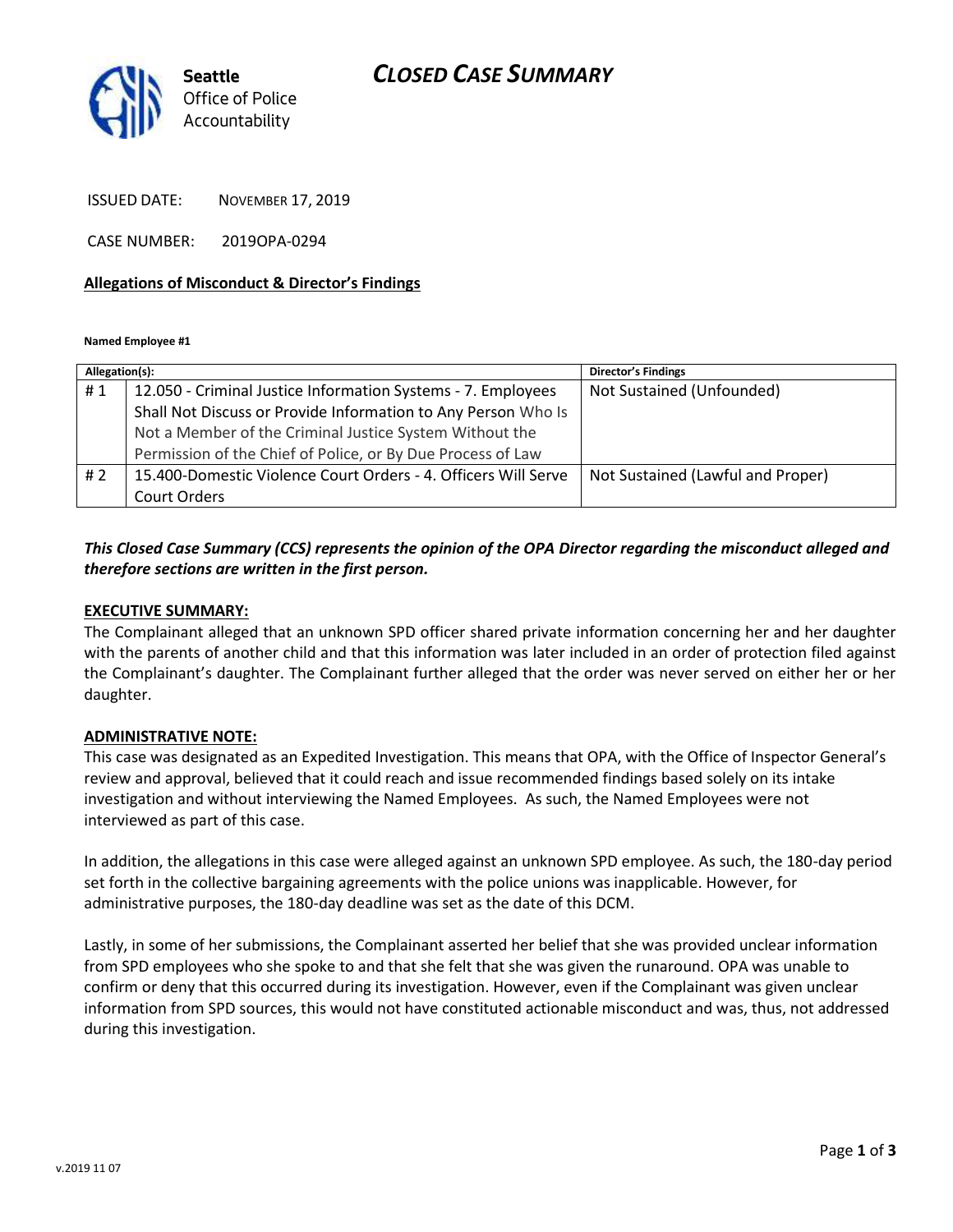

OPA CASE NUMBER: 2019OPA-0294

#### **ANALYSIS AND CONCLUSIONS:**

#### **Named Employee #1 - Allegation #1**

**Seattle**

*Office of Police Accountability*

*12.050 - Criminal Justice Information Systems - 7. Employees Shall Not Discuss or Provide Information to Any Person…*

On February 28, 2019, the Complainant's daughter was involved in an altercation with a male student while at school. SPD officers responded to the scene of the altercation. The incident was also investigated by a detective. The detective reviewed video from the school's security cameras and verified that the male student did strike the Complainant's daughter.

The parents of the male student later sought and obtained an order of protection against the Complainant's daughter (a judge later extended the order to also protect the Complainant's daughter from the male student). However, the Complainant alleged that neither she nor the daughter were served with the order. The Complainant also alleged that, when she later appeared in court concerning the order, the male student's parents had documents containing personal information about the Complainant and her daughter. The Complainant was concerned that this personal information, which allegedly included her home address, was disclosed to the male student's parents by an unknown SPD employee contrary to policy. She asserted that disclosure of this information put her daughter at risk. The Complainant filed a complaint with OPA concerning the above, and this investigation ensued.

As part of its investigation, OPA obtained the order at issue, as well as the associated return of service. The order included the following information about the Complainant's daughter: a physical description; her date of birth; and a phone number. Based on OPA's experience reviewing such orders, this is information that is commonly contained therein. The order did not include the Complainant's home address and that field was is left blank. OPA also obtained and reviewed the return of service. The return of service indicated that the order was served on the Complainant's daughter in person by an SPD Detective. The return of service described the street address at which the order was served, as well as the time of service. The return of service did not identify the service location as the Complainant's daughter's home address.

OPA additionally obtained the CAD Call Report associated with this incident. The CAD indicated that, on the date of service, a Detective logged as having served the Complainant's daughter with the order. Moreover, the CAD indicated that, after service was effectuated, the Complainant's daughter received a courtesy transport to the school to pick up her belongings. The call was then cleared by the Detective. The CAD also did not specifically identify the Complainant's home address.

SPD Policy 12.050-POL-7 states that employees shall not discuss or provide information to any person who is not a member of the criminal justice system.

OPA's investigation did not substantiate the Complainant's allegation that an unknown SPD employee disclosed her and her daughter's personal information, including her home address and identifying information concerning her daughter. OPA determined that the type of information contained in the order, including the birth date for and description of the Complainant's daughter, was publicly available information and the type of information typically included in protection orders. There was no evidence that this information was disclosed to the parents of the male student by SPD officers. Moreover, the information in the return of service, including the address of service, was required to be included in that document. Notably, officers completing a return of service must state the date, time, and street address of service, as this information is considered legally sufficient to prove proper service to the court.